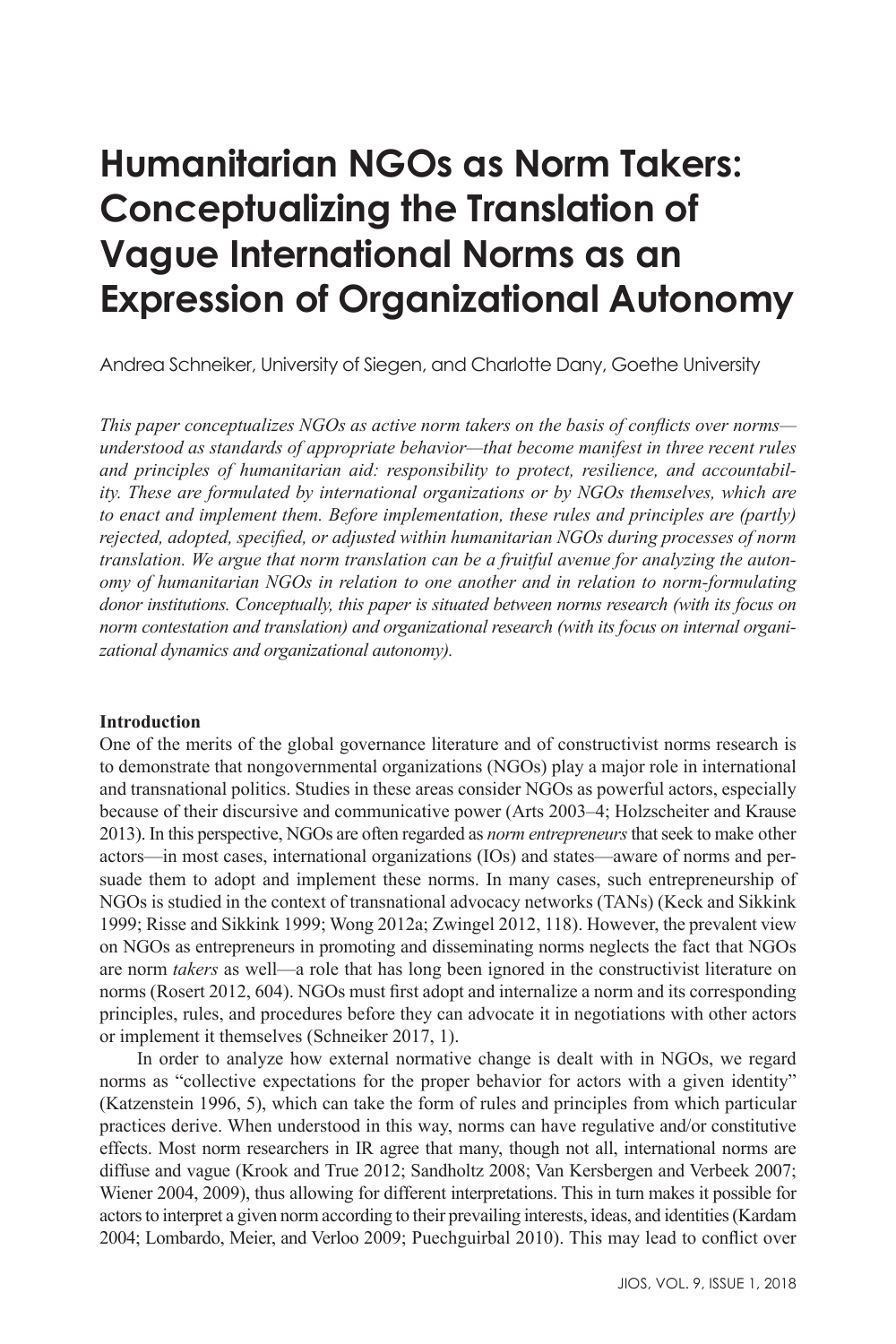the content of that norm, not just among the actors involved but also within collective actors such as states or IOs (Joachim and Schneiker 2012). Nevertheless, this rich literature still mostly focuses on states and IOs but neglects the role of NGOs as norm takers.

We argue that it is worth considering NGOs as norm takers, because this perspective is useful for studying an NGO's autonomy. However, in doing so, we regard NGOs neither as passive norm addressees that just adopt proposed norms unchanged, nor as unitary actors. Instead, we assume that lively internal debates concerning a new norm can be observed within NGOs, because new norms "have to fight their way into institutional thinking" of NGOs (Elgström 2000, 458). These debates can be studied in terms of norm translation, with NGOs' freedom to reject, adopt, and change norms during translation being conceptualized as NGOs' autonomy in relation to norm-setting actors, such as IOs or even other NGOs.

We regard the autonomy of NGOs as having two interrelated features with respect to norm translation. The first of these features is the NGOs' freedom to interpret and translate norms according to their own interests, ideas, and values. As a result, the understanding of the norm that the NGO eventually adopts might be different from that proposed by the norm-giving actor(s). Here, our concept of autonomy draws on understandings of IOs' policy autonomy as a "freedom to maneuver" (Reinalda and Verbeek 2011, 88) and on conceptualizations of organizational freedom as the ability to refuse or change norms (or parts thereof) during the norm internalization process, as discussed in the literature on regional organizations (see Acharya 2011, 97). Second, we define autonomy as freedom from interference by political, economic, or military actors and objectives. This is in line with the understanding of autonomy as the ability of organizations "to decide and act without interference from other actors" (Koch 2009, 431). We thus contend that an NGO's formulation of its own understandings of a norm through related policies, rules, principles, and practices is an expression of that NGO's autonomy vis-à-vis norm-setting IOs and other NGOs.

In order to illustrate the benefit of such a perspective for future research, we carry out an explorative study in which we focus on humanitarian NGOs as norm takers, because their autonomy is very important to them while also being contested. Autonomy is constitutive for humanitarian NGOs, in that the humanitarian principles of impartiality, independence, and neutrality require humanitarian action to "be autonomous from the political, economic, military or other objectives that any actor may hold with regard to areas where humanitarian action is being implemented" (UN OCHA 2012). However, the autonomy of humanitarian NGOs appears to have come under siege given the increasing competition, marketization, security threats, and constant attempts by a variety of other actors to manipulate and politicize aid (e.g., Cooley and Ron 2002; Donini 2012; Heins, Koddenbrock, and Unrau 2016; Hwang and Powell 2009; Krause 2014; Schneiker 2015). Some authors have stressed that humanitarian NGOs become increasingly dependent on other actors, especially donors, and, therefore, adapt their activities to the economic structures and processes set by IOs or states (Cooley and Ron 2002; Krause 2014). A conceptualization of humanitarian NGOs as norm takers, by contrast, allows for a more differentiated approach to studying humanitarian NGOs' autonomy. Although we lack systematic data that would enable us to determine humanitarian NGOs' degree of autonomy, our examples suggest that NGOs do not just adapt to new norms, nor do they merely focus on how to implement them in practice. Rather, NGOs—or, more precisely, actors within the organizations—translate normative policies and principles in a particular way, which we take as an indicator of their efforts to demonstrate, maintain, or even increase their organizations' autonomy.

The field of humanitarianism currently is characterized by normative change (Barnett and Weiss 2008). Normative changes have induced new policies and principles over the past fifteen years that seek to regulate how humanitarian aid should be carried out in a changing environment, including resilience, accountability, and the responsibility to protect (R2P). While they all result from particular standards of appropriate behavior and are contested to varying degrees, their normative status and origin are different. R2P was formulated by states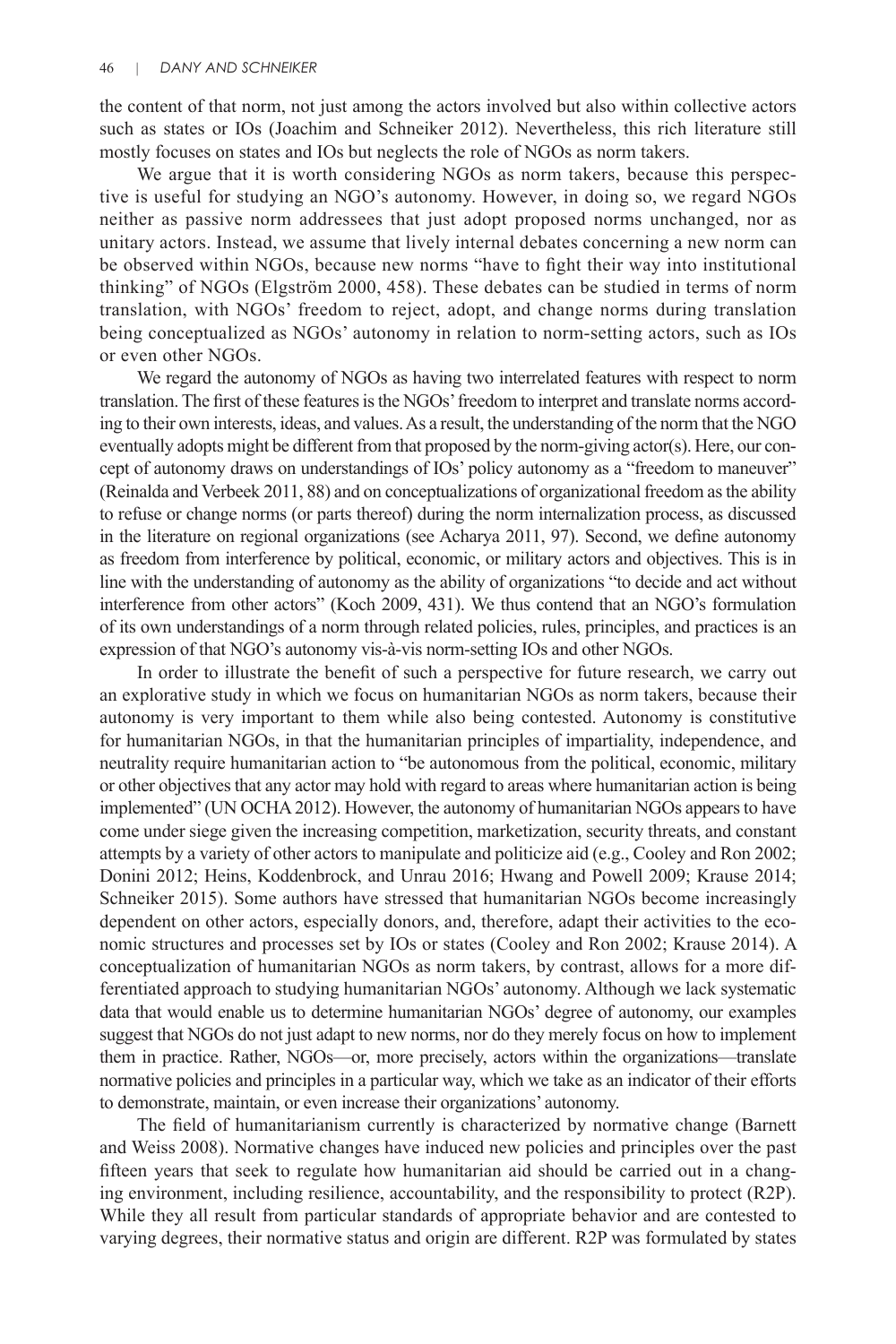in the context of the UN and is commonly regarded as a norm whose purpose is to help protect people from atrocities and crimes against humanity. Resilience is a principle and strategy devised to prepare societies and individuals for disasters, which the European Union (EU) currently strongly supports. Accountability is the broadly shared, voluntary self-commitment of humanitarian NGOs for ensuring certain aid standards.

In the following, we will first elaborate on the benefit of studying NGOs as norm takers by reviewing the literature on norms and NGOs. Based on the examples of accountability, R2P, and resilience, we will then illustrate that norm internalization processes take place within NGOs and that it is plausible to assume that humanitarian NGOs are active norm takers that seek to secure, maintain, and even extend their autonomy through norm translation processes.

#### **NGOS: From Norm Entrepreneurs to Norm Takers**

Conceptually, our study falls between norms research and organizational research. It contributes to the recent literature on norms, which is becoming increasingly attentive to the confusing and dynamic processes of contestation (Deitelhoff and Zimmermann 2018; Wiener 2004), translation (Elgström 2000; Schneiker 2017; Zimmermann 2016; Zwingel 2012), localization (Acharya 2004), bottom-up norm formulation (Acharya 2011), and resistance to norm diffusion (Bloomfield and Scott 2017). It is to this body of literature that we contribute the understanding of NGOs as active norm takers. Initially, research on norms was concerned primarily with NGOs as norm *entrepreneurs* that act as "agent[s] of social change with an ability to shape the collective behavior of others" (Björkdahl 2002, 45; see also Nadelmann 1990). Because NGOs lack the power to set and enforce rules hierarchically, they cannot force actors that resist norms—states, IOs, or businesses—to adopt a norm, so they try "to convince other actors that they should engage in this sort of desirable behavior" (Elgström 2000, 459), usually based on discursive arguments. However, a rarely asked question is, where do the norms that NGOs advocate come from and how do NGOs themselves adopt them? We argue that considering NGOs as norm takers is a promising perspective for those seeking to study the autonomy of NGOs.

Norms are often considered controversial issues that provide scope for action and interpretation: "norms are what actors make of them" (Wiener and Puetter 2009, 4; see also Krook and True 2012, 104; Van Kersbergen and Verbeek 2007, 221). This is particularly true of vague norms, such as those that guide the implementation of gender policies (Joachim and Schneiker 2012; Kardam 2004; Lombardo, Meier, and Verloo 2009; Puechguirbal 2010). Research has shown that norms are the subject of conflictual negotiation processes (known as "norm contestation") during both formulation and implementation. In addition, various studies on localization have presented cases in which norms that were formulated on the international level were then contested and interpreted on the regional or local level (e.g., Acharya 2004; Bonacker, von Heusinger, and Zimmer 2017; Caballero-Anthony 2008; Capie 2008). However, it should be noted that processes of negotiation over norm-related issues occur not only among collective actors but also within them (Schneiker 2017), which is what we are concerned with in this article. Because of the vague character of some norms, collective actors must negotiate the meaning of new norms and of the policies, principles, and strategies that are adopted to implement the new norms, before behaviors are internalized "and achieve a 'takenfor-granted' quality that makes conformance with the norm almost automatic" (Finnemore and Sikkink 1998, 904; see also Risse and Sikkink 1999).

This resonates with our additional theoretical foundation in organizational research, with its focus on internal dynamics within NGOs and on organizational autonomy. Studies increasingly show that NGOs are not heterogeneous actors but rather consist of various divisions, each with its own interests, ideas, and resources (e.g., Hopgood 2006; Suzuki 1998; Wong 2012b). This also suggests that there may be different understandings of a given norm and the resulting principles and policies within NGOs, as well as conflicts over which interpreta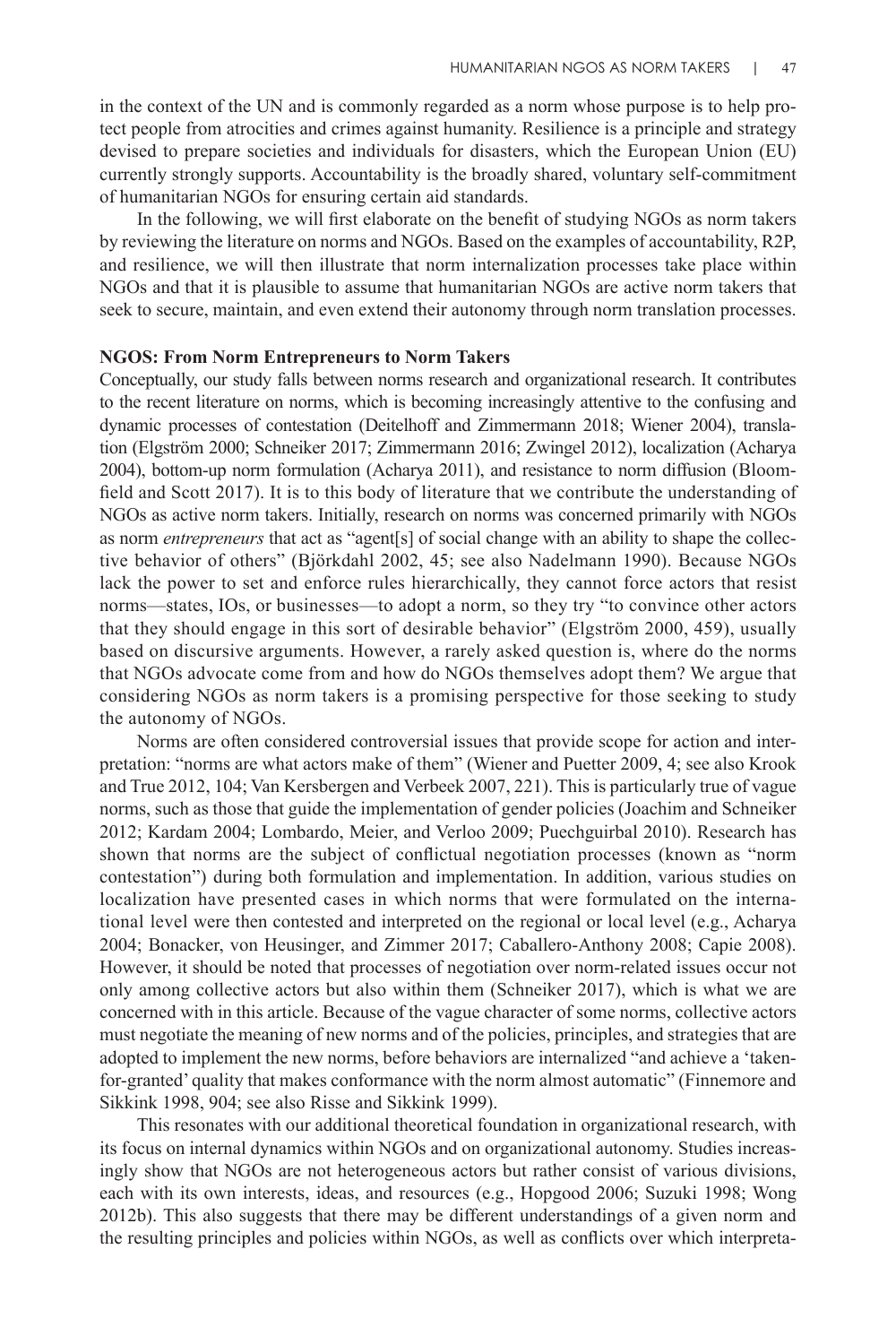tion the organization should adopt. Research has highlighted this for humanitarian NGOs in particular, in which distinct approaches exist and in which the resulting differences in values and (power) resources are reflected in tensions between management at the headquarters and local offices or staff in the field (Heyse 2006; Krause 2014; Roth 2015, 92; Suzuki 1998, 1). Whereas the latter focus mainly on their target groups—usually populations in need—the various divisions at the headquarters are concerned primarily with project funding, maintaining relationships with donors, public relations, and human resource management (Suzuki 1998, 4–5). Humanitarian organizations also face a particular kind of competition for donor money and projects, which make conflicts among different divisions more likely as well. Processes of marketization and professionalization of NGOs (see, e.g., Cooley and Ron 2002) have created a situation in which many activities of particular organizational units are guided by cost-benefit considerations and entrepreneurial principles. Yet, the engagement of individual staff members can often be attributed primarily to moral values (du Gay, Salaman, and Rees 1996; Heins 2008, 2; Hwang and Powell 2009; Lindenberg and Bryant 2001, 50; Stroup 2012).

This might explain conflicts over different interpretations of norms within humanitarian NGOs. However, given that NGOs also seek to maintain a consistent image and present themselves as unitary actors to the outside world (Steffek 2013, 994), it can be assumed that they also have internal processes in place to resolve existing conflicts in order to establish and implement the disputed norms. On the other hand, it is almost impossible for aid NGOs to enforce rules, principles, and norms hierarchically, because offices in the field are far away from the headquarters, which makes controlling them very difficult. Conversely, actors on the field level rarely have the means to establish or enforce particular norm interpretations at the headquarters of their organization. We look at how new normative principles are discussed and established within NGOs and how norms are translated in the process.

The norm translation perspective highlights that it is not only the norms, ideas, and practices they involve that may change but that the actors who translate and adopt them may change as well (Czarniawska 2012; Czarniawska and Joerges 1996; Czarniawska and Sevón 1996). Hence, not only the meaning of humanitarian norms and resulting policies, principles, and strategies may change, but internal and interorganizational relations of humanitarian NGOs may change as well in the process of norm translation. This is another reason why the concept of translation appears to be very useful for studying questions of NGO autonomy.

The purpose of the three exploratory empirical examples on which we will draw in what follows is to demonstrate that norm translation processes do indeed take place within NGOs, and they can be a way to study NGO autonomy. Our examples will show it is plausible to assume that certain actors and divisions within NGOs exhibit autonomy 1) if they are able to pursue their own specific understanding of a norm, especially if their understanding is different from that of the norm-setting IO or from a prevailing understanding among other NGOs (*freedom to*), or 2) if norm translation serves to guard the humanitarian NGOs' independence from political, economic, or military objectives (*freedom from*).

#### **R2P, Resilience, and Accountability as Examples of Contested Normative Change**

The delivery of humanitarian aid follows the principles of humanity, neutrality, impartiality, and independence. First formulated in the 1960s by the International Committee of the Red Cross (ICRC), these humanitarian principles have since become the constitutive elements of humanitarian aid. They continue to be widely recognized reference points for humanitarian NGOs and donor institutions alike and cannot simply be replaced. Not only are they constitutive for the self-understanding of humanitarian NGOs and a source of their legitimacy, they are also assumed to enable humanitarian work in the first place, in that they promise to provide secure access to people in need who are affected by wars, conflicts, or natural disasters (Bernard 2016, 16). However, although these traditional humanitarian principles continue to play major roles, they were contested and questioned for their state of implementation from the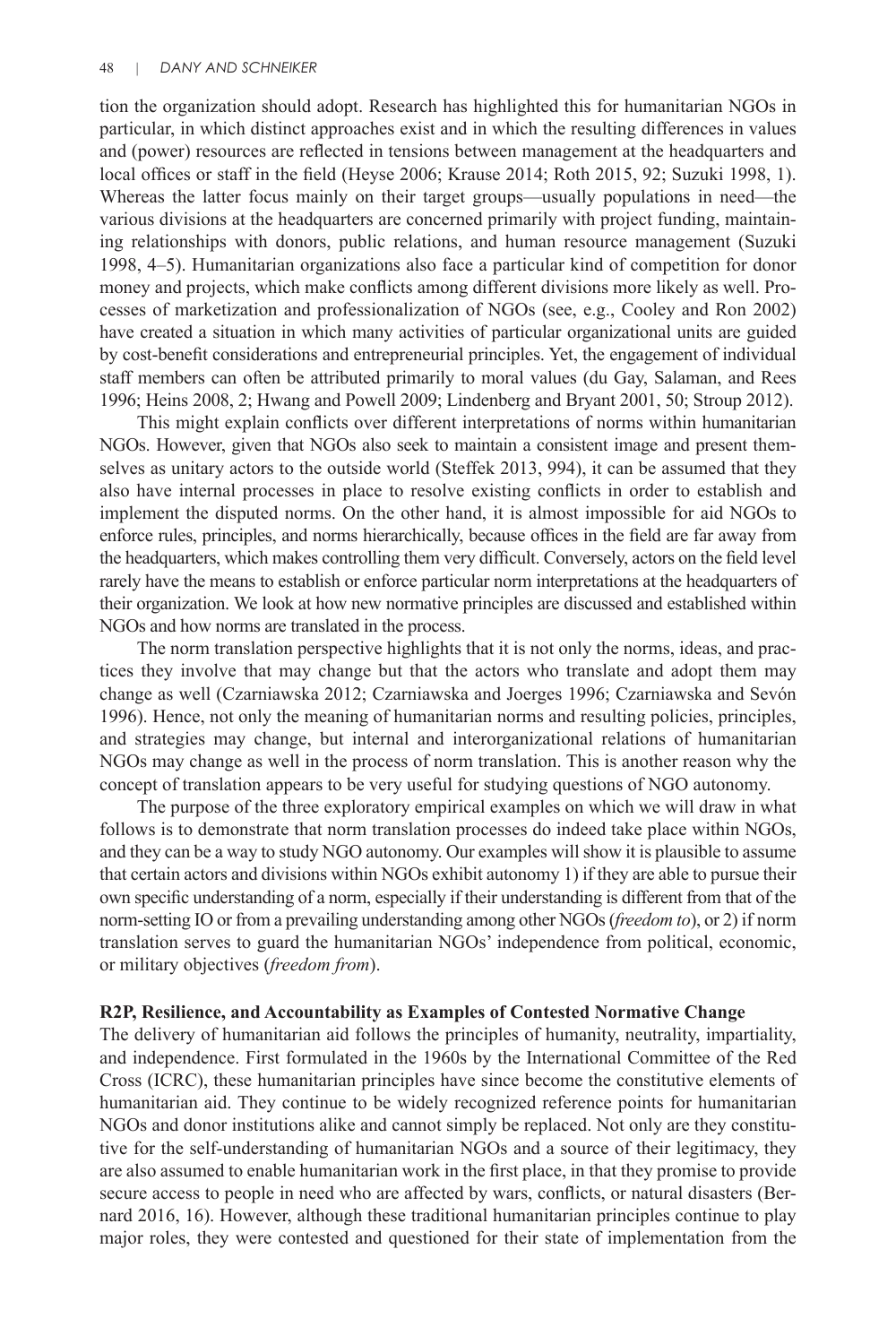start and have been increasingly challenged since the 1990s (Smillie 2012, 40–41).

During the post–Cold War era, humanitarian actors faced mounting pressures to reconcile the ethical principles of their work with processes of professionalization, militarization, commercialization, and marketization—for example, because of the changing environment in which aid takes place. They continue to face such pressures today as well (e.g., Barnett and Weiss 2008, 2011; Cooley and Ron 2002; Donini 2012; Macrae 2002; Terry 2002; Weiss 2016). Among other things, this has increased the pressure to consider alternative normative values and ideas—that have to be reconciled with the traditional principles—to guide humanitarian aid, such as those expressed in terms of *accountability*, *R2P*, and *resilience*. The R2P norm and the strategy of resilience were formulated by IOs and then diffused to NGOs, whereas the prevalent commitment to accountability standards resulted from negotiations among NGOs. All three have been, and continue to be, discussed controversially within and among NGOs. These debates not only have regulatory effects, in that they concern technical issues related to implementation, they also touch on the self-understanding of humanitarian organizations as neutral, impartial, and independent actors and therefore, also have constitutive effects. Which interpretation is eventually established is also politically relevant, because it determines which type of aid does or does not reach whom.

While conceiving of resilience, accountability, and R2P as expressions of the normative changes going on in the humanitarian sector, we will discuss how some humanitarian NGOs deal with them in order to illustrate and give plausibility to our main conceptual claims concerning NGOs as norm takers. We analyzed the NGOs' own documents and reports, as well as studies on the organizations' work, to establish how new normative ideas and interests fight their way into the institutional thinking of humanitarian NGOs. Our analysis gives reason to assume that some actors within humanitarian NGOs interpret, adopt, and distance themselves from the new normative ideas and resulting principles and policies, mainly because humanitarian NGOs seek to secure their autonomy, regardless of whether these principles and policies are formulated by the EU, by the UN, or by the NGOs themselves.

#### **Translation from the EU to NGOs: Resilience**

Resilience has been propagated as a new principle for disaster management by a variety of actors, including the European Commission (EU 2012, 2013, 2017). The commission defines resilience as "the ability of an individual, a household, a community, a country, or a region to withstand, adapt [to], and quickly recover from stresses and shocks" (EU 2012, 5). In a recent communication related to this issue, entitled "A Strategic Approach to Resilience," the high representative of the Union for Foreign Affairs and Security Policy specified this definition by explaining that resilience of states and societies would be achieved through "democracy, trust in institutions and sustainable development, and the capacity to reform" (EU 2017, 3). The purpose of strengthening resilience is to enable individual and collective actors to withstand the adverse effects of major disasters more easily and to recover from extreme events more quickly. In addition, disasters are regarded as development opportunities for communities or states, which is succinctly expressed by the phrase "to bounce back better" (DFID 2011). To achieve this more effectively than in the past, the root causes of potential major manmade or natural disasters must be identified as early as possible (EU 2012, 5), preventive measures should be taken, and a comprehensive strategy is required to coordinate the activities of humanitarian and development policy actors (EU 2013, 4). Thus, resilience is also a new normative principle for the delivery of humanitarian aid.

Because the European Commission does not carry out aid programs on the ground itself, it seeks to ensure that its implementing partners (including humanitarian NGOs) adopt and implement the norms the EU wants to disseminate, as well as any resulting principles, such as resilience. The Directorate General for European Civil Protection and Humanitarian Aid Operations (DG ECHO) has made efforts in this regard to ensure that humanitarian NGOs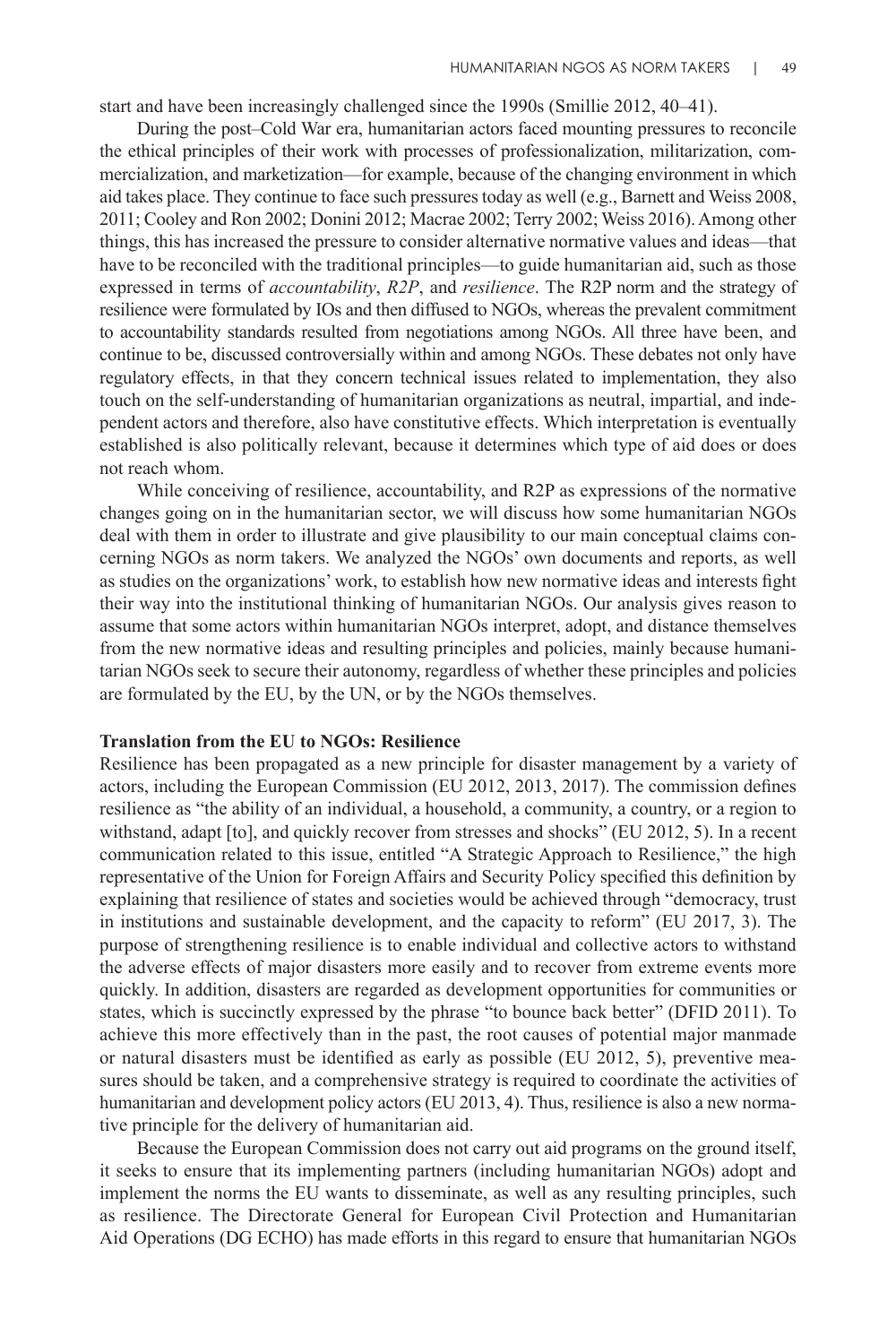respect and enact the commission's resilience approach. For example, humanitarian NGOs that implement programs for the commission must sign a "Framework Partnership Agreement" in which resilience takes a center position as one of the basic principles that should be implemented.<sup>1</sup> The commission further introduced "resilience markers" (DG ECHO 2016, 26–27) as guidelines for humanitarian NGOs to self-assess whether their projects do indeed contribute to building resilience and reducing future risks. The EU can terminate such partnerships and withdraw grants if the implementing partners do not comply with the partnership agreements, which shows that humanitarian NGOs that implement programs for the EU have financial incentives to demonstrate that they are implementing the EU's resilience approach.

For these reasons, humanitarian organizations have largely been reluctant to voice strong criticism of the EU's resilience strategy in a consultation process organized by the commission (Dany 2015, 434). This is not surprising given the organizations' dependence on EU funding. Furthermore, most humanitarian NGOs declare that they welcome resilience as a strategy that might make humanitarian aid more effective. Those who promote this principle find that resilience is compatible with their own work. These norm supporters argue that adopting resilience might strengthen local actors in the areas in which they operate. Improved ability to selforganize and gain resilience would enable them to play an important role as observers monitoring the activities of their governments in cases of humanitarian disasters and to organize both themselves and the village communities and neighborhoods in cases of emergency (see Füllkrug-Weitzel 2015, 2, for Diakonie Katastrophenhilfe). According to this line of arguing, resilience should be supported, because it contributes to the formation of states and communities in the long run, although this might imply working with governments and even terrorist organizations (Harvey 2014a, 2014b).

However, this example shows that humanitarian organizations do not just adopt the EU's notion of resilience unchanged. While some reject this principle altogether, others discuss how exactly resilience should be defined and implemented, how it could be used to strengthen their own approaches, and what this would mean for their work in a variety of contexts (Diakonie Katastrophenhilfe 2014; IFRC 2008, 2014). For example, the International Federation of Red Cross and Red Crescent Societies (IFRC) published a new framework paper to guide its implementation of the resilience strategy on the community level. In this paper, the IFRC emphasizes that it is still in the process of adapting the resilience strategy to further its own goals: "This current framework will evolve dynamically as we collectively learn to improve our programs and scale up our contributions to community resilience. The sharing of experiences and lessons learned will help to maintain the IFCR's currency and relevance" (IFRC 2014, 18).

Yet, some humanitarian NGOs or, rather, individuals within NGOs—who might be called "norm resisters"—even opposed resilience and questioned its usefulness for their own work. For example, the most outspoken critics of resilience are staff members of Doctors Without Borders (*Médecins Sans Frontières*, MSF), an organization that is largely financed by private donations and comparatively independent from the EU; it might be argued that they resisted resilience to demonstrate their autonomy vis-à-vis the EU as a norm-setting IO. A programmatic blog entry by executive staff members of MSF that sparked a lively debate within the organization is indicative of such norm resistance. In this blog entry, the MSF staff members had argued that resilience is "at odds with a core humanitarian approach to crises" (Whittall, Philips, and Hofman 2014), because resilience involves greater commitment to long-term development policy and contradicts short-term humanitarian aid. Hence, according to the norm resisters within MSF, resilience is in conflict with traditional humanitarian values, principles, and the resulting self-image of MSF (and its allies), if not of humanitarian organizations in general (Gebauer 2015b; Whittall, Philips, and Hoffman 2014). Resilience is even regarded

<sup>1.</sup> Framework Partnership Agreement with Humanitarian Organizations, January 1, 2014, represented on the part of the EU by the directorgeneral of the Directorate-General for European Civil Protection and Humanitarian Aid Operations (DG ECHO), www.dgecho-partnershelpdesk.eu/\_media/fpa\_ngo\_en\_131211.pdf.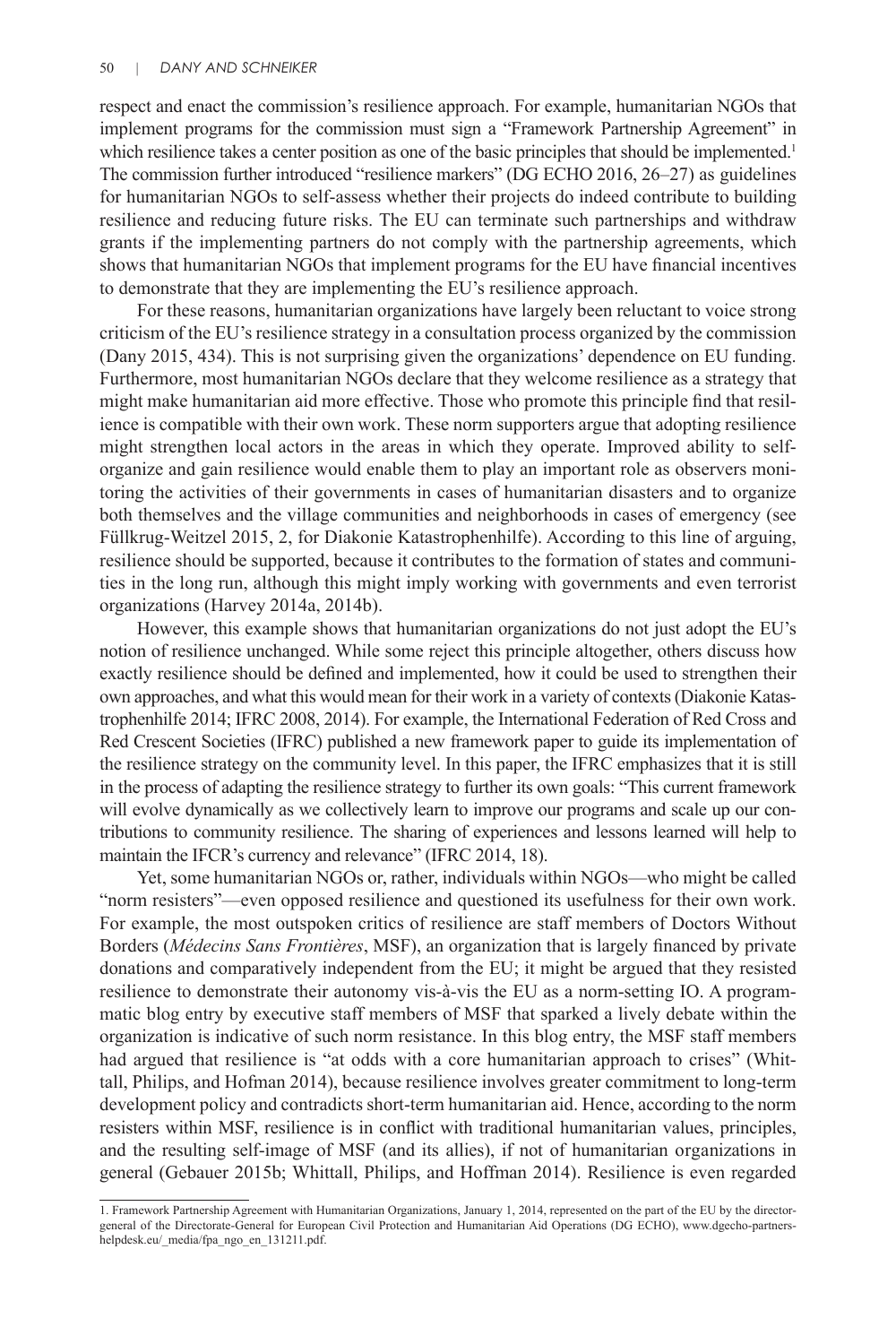as incompatible with the fundamental character of humanitarian aid, which is defined by its distinctiveness from other types of aid such as development aid, as was emphasized by the managing director of the German section of MSF during a hearing at the German Bundestag in 2015 (Westphal 2015, 2).

As the above shows, the MSF staff's main argument against resilience is that it blurs the lines between humanitarian aid and development aid, which is regarded as a danger to the independence of humanitarian organizations. Those who support resilience, however, consider it to be flexible enough to allow NGOs to combine resilience with other organizational goals. Both translations of resilience—as something that either impedes or facilitates humanitarian assistance—and the subsequent adoption or rejection of this principle could be indicators of NGOs' efforts to demonstrate and secure their autonomy as humanitarian actors vis-à-vis the norm-setting international organization. However, to what extent they will be able to maintain this autonomy remains to be seen. It will depend on the degree to which humanitarian NGOs will implement resilience in the future and on what interpretations they will pursue. The particular vagueness of the EU's concept of resilience appears to present a good opportunity for NGOs to interpret this principle according to their own interests, thus providing them with room to maneuver. Even if NGOs are not (fully) in accordance with the EU's resilience approach, they do not have to reject it to pursue their own interests given its vagueness. Yet, considering that only MSF voiced resistance to resilience can mean that the possibilities for NGOs to express their autonomy does not only depend on the vagueness of the normative principle but also on an NGO's relation to the norm-setting IO. To give another example, R2P is not only more established as a norm but also much less vague and lends itself less to the NGOs' own interpretations, as will be shown in the following section. Nevertheless, the example of R2P also indicates that the ways in which NGOs deal with it not only has to do with the normative content of R2P but also with the NGOs' concerns regarding their autonomy.

## **Translation from the UN to NGOs: The Responsibility to Protect**

By accepting the R2P on the UN's world summit in 2005, states have agreed on a norm that is supposed to protect populations from genocide, war crimes, ethnic cleansing, and crimes against humanity. The summit's outcome document has made it clear that this responsibility lies primarily with states and involves the responsibility to prevent such crimes, to react appropriately when such crimes occur, and to rebuild. However, if a state on whose territory such crimes are committed is unable or unwilling to accept the responsibility to protect, it is delegated to the international community (UN 2005, paras. 138–9; UN 2009, 8–9; on the academic debate, see Bellamy 2009, 2015). Although it is mainly a norm that guides states' activities, NGOs discuss R2P with regard to its role in the work of humanitarian organizations.

Among and within humanitarian NGOs, R2P is resisted more often than resilience is, but it is not resisted in general. In the beginning, some NGOs were in favor of R2P, arguing that it could be combined with underlying principles of humanitarian action, with Oxfam being the most prominent norm entrepreneur in this case. Oxfam supported R2P, because the latter seemed to pursue goals that were similar to Oxfam's—most notably better protection of vulnerable people from atrocities (Cairns 2014, 150). However, Oxfam did not manage to establish its interpretation of the R2P. R2P was a fig leaf for some states to pursue their particular interests and thus primarily became a justification for military interventions (Cairns 2014, 152– 3). Consequently, humanitarian NGOs overall rejected this norm. For example, Fabrice Weissman, a former general coordinator for MSF in Darfur who also worked as the director of a research department of that organization, rejects and resists R2P because it is often equated with military interventions and the idea of a just war. Weissman has stated that MSF distances itself "from the politics of force acting under the banner of humanitarian universalism," also noting that, "if the purpose of humanitarian action is to limit the devastation of war, it cannot be used as a justification for new wars" (Weissman 2010).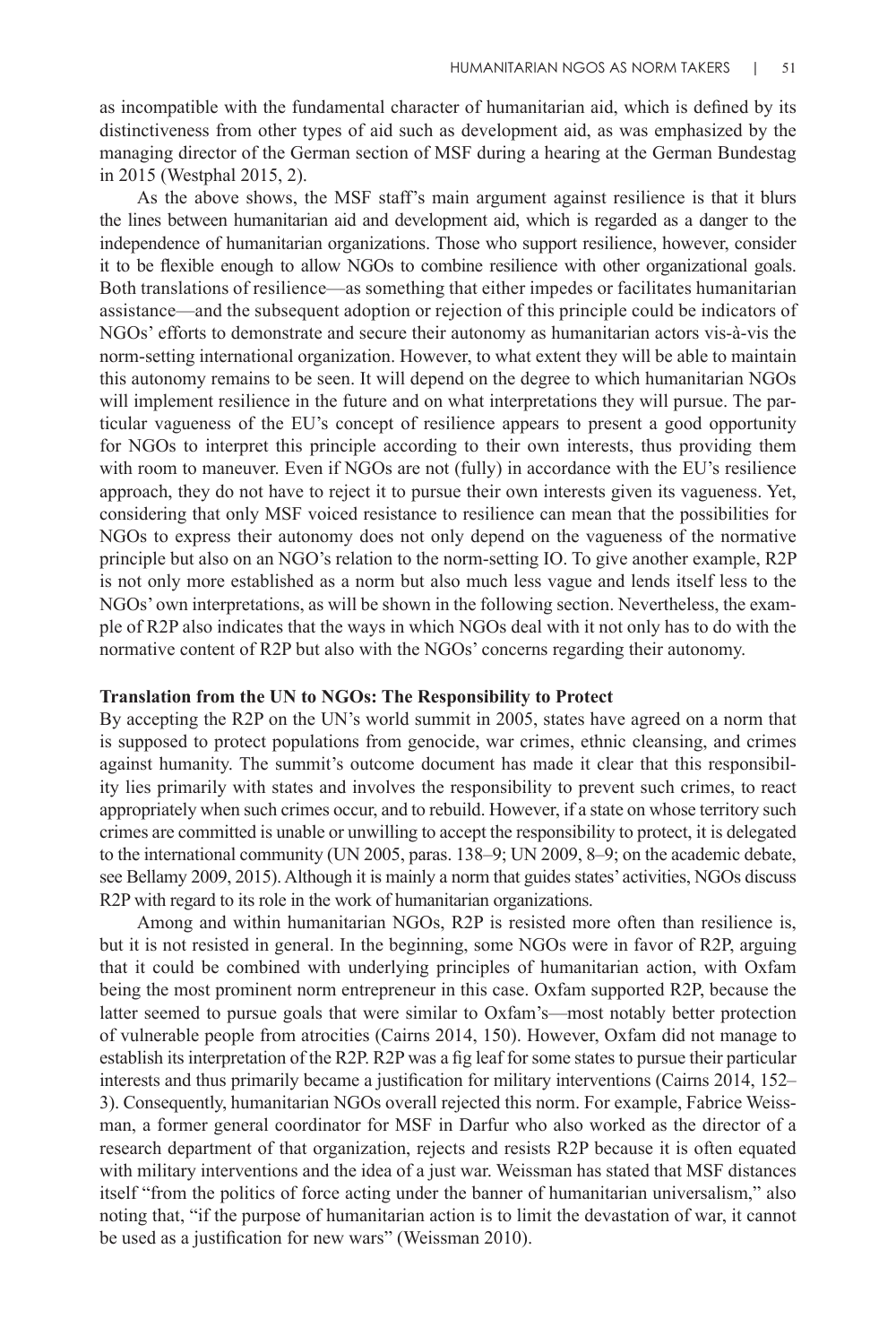Moreover, humanitarian NGOs are afraid that R2P might affect their work in the field. There is a widespread belief among humanitarian NGOs that they should publicly dissociate themselves from military actors and missions as much as possible. Being associated with them is considered a cause for targeted violent attacks on humanitarian workers and key infrastructures (e.g., hospitals) (Bellamy 2015, 160–1; Gebauer 2015a, 2015b; VENRO 2013, 4–5) and is said to increase the distance between humanitarian actors and the populations in need (Duffield 2015; Smirl 2015; Vaughn 2009). For this reason, resisting R2P serves to secure the autonomy of humanitarian NGOs from political actors such as states and the UN. The speech of the MSF delegate to the UN Catherine Dumait-Harper, held when the International Commission on Intervention and State Sovereignty (ICISS) launched its report "The Responsibility to Protect," can be regarded as an expression of such efforts to secure autonomy:

Such activities [impartial humanitarian aid] should be kept separate and independent from the kind of armed intervention, often labeled humanitarian intervention, carried out by political and military bodies.

When humanitarian action is coopted or subsumed into broader military and political intervention, it may be perceived as interference. This is precisely what made us hostages in the Northern Caucasus, targets in Burundi, and undesirable in Belgrade during the Kosovo war. (Dumait-Harper 2002)

As for Oxfam, when offering its own interpretation of R2P, which sought to combine R2P with the humanitarian principles, it did not allow the organization to distance itself from the norm-setting states. It soon changed its position on R2P from trying to incorporate it into its policies to rejecting it.

The example of R2P suggests that the NGOs' rejection of a norm formulated by states can be an indicator of the organizations' attempts to maintain their autonomy vis-à-vis states. It also suggests that individual NGOs have limited autonomy when it comes to translating a norm differently than the majority of the other NGOs in a particular policy field. This might be because R2P is more codified than resilience or accountability are, and because it is more contested among states for political reasons.

Looking at debates about accountability among NGOs (our third example) is interesting because they show that some humanitarian NGOs even contest norms that the NGO community generate and widely accept as shared standards. This is another indicator that norm translation is an expression of NGO autonomy.

## **Translation from NGOs to NGOs: Accountability**

The call for accountability results from the devastating experiences of the states and humanitarian organizations' failures in Bosnia and Rwanda in the 1990s. They revealed that humanitarian aid in war zones could have extremely harmful effects, such as when aid resources are used to prolong a war. "Do no harm" (Anderson 1999) has since become a key principle for the work of humanitarian organizations. It requires actors to assess the possible consequences of their actions and minimize any negative effects. The purpose of accountability then, is to document effectiveness by providing accounts of the nature and effects of their activities—a development that has been reflected in an ever-growing demand for reporting and documentation (Stein 2008). To meet this demand, humanitarian NGOs launched numerous initiatives to develop standards for increased accountability in humanitarian work, such as the Sphere standards.<sup>2</sup>

These standards generally are regarded as a success story, because they have been widely adopted since the early 2000s and have become a major point of reference for the work of many humanitarian organizations. In contrast to resilience and R2P, the commitment to accountability originates from within the NGO community, and the Sphere standards were for-

<sup>2.</sup> The Sphere Project: Humanitarian Charter and Minimum Standards in Humanitarian Response, www.sphereproject.org.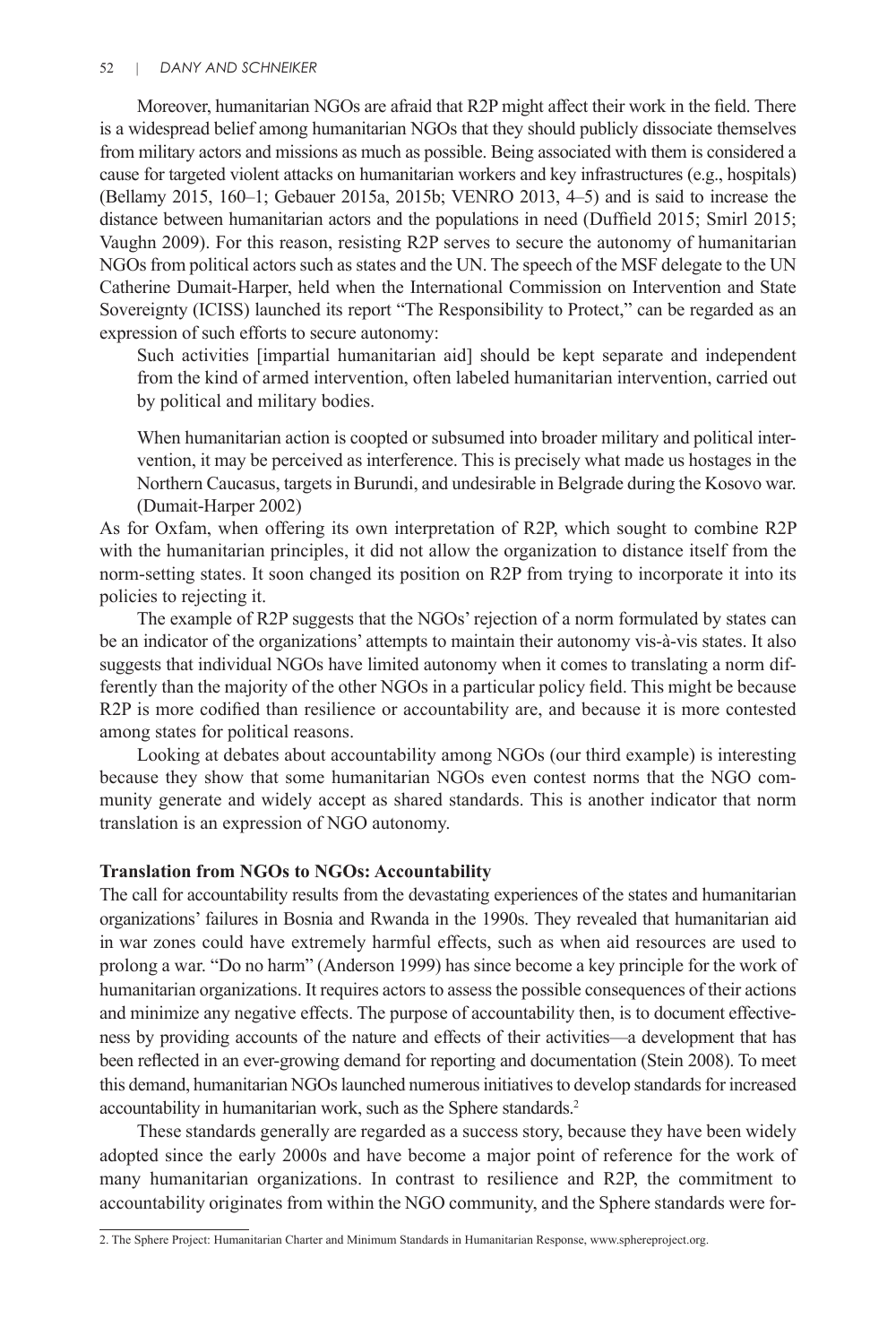mulated by the NGOs themselves. The most prominent norm entrepreneurs were Peter Walker and Nick Stockton, two high-ranking officials at the ICRC and Oxfam, respectively: "They both played a key role in the development and implementation of Sphere, and in promoting ownership and buy-in within the NGO community" (Buchanan-Smith 2003, 19). They used a "window of opportunity" to promote their position and to convince others of it. Although the Sphere Project had been initiated earlier, it was not until an evaluation of the international response to the genocide in Rwanda was to be published—the Joint Evaluation of Emergency Assistance to Rwanda (JEEAR)—that Sphere gained more momentum and "turned [ . . . ] into a system-wide collaboration" (Walker and Purdin 2004, 105). DANIDA, the aid organization of the Ministry of Foreign Affairs of Denmark, initiated this evaluation and the ministries of development of several other countries subsequently supported it. Walker and Stockton, "who knew how critical the forthcoming Rwanda evaluation was going to be about NGO performance, used the threat of heavy-handed donor action to generate support within SCHR [Steering Committee for Humanitarian Response] for their quality and accountability proposal" (Buchanan-Smith 2003, 15).

However, not all humanitarian NGOs always supported this process and many humanitarian organizations discussed how exactly accountability could be achieved (Hilhorst 2002, 199). Some still complain that highly political questions regarding accountability remain unanswered—namely, "to whom it is owed, by whom, how can it be achieved, and, most crucially, what would amount to substantially meaningful accountability" (Sandvik 2016, 106).

MSF, and most notably its French section, was again the main norm resister (in addition to a small group of francophone NGOs, the *Groupe Urgence Réhabilitation Développement*) when the Sphere standards were developed. MSF even withdrew from the process that led to the formulation of these standards in 1998, although the decision to withdraw was by no means unanimous. On the contrary, "the decision not to remain involved was [made] after internal debate with some dissension" (Tong 2004, 182). Within MSF, it was the headquarters level, and not so much the field workers, that promoted the idea of withdrawing from the Sphere process (Buchanan-Smith 2003, 15, FN 26). Those who opposed the process objected that donor governments could use the Sphere standards to expand their control over humanitarian NGOs, thereby compromising these organizations' freedom from political interference. The Sphere standards were regarded as a means to be "locked into ever-closer relationships with donor governments" (Buchanan-Smith 2003, 15). This was considered problematic, because these governments "may be pursuing political rather than humanitarian objectives" (Buchanan-Smith 2003, 15). MSF headquarters also feared that Sphere would overemphasize technical standards at the expense of humanitarian principles and the resolution of pressing political issues (Buchanan-Smith 2003, 15). A former research director at MSF expressed concern that such a technical discourse might prevent organizations from discussing the political and ethical implications of their work (Terry 2000, 20; see also Tong 2004, 182).

The above discussion shows that, as with resilience and the R2P, humanitarian NGOs can translate accountability in different ways. Some regard accountability, as it is incorporated into the Sphere standards, as a commitment to enhancing the effectiveness of aid, whereas others (MSF headquarters staff) consider this type of accountability to be too technical and believe that it neglects the humanitarian objective of helping those most in need. In addition, the dissent within MSF regarding the withdrawal from the Sphere Project illustrates that different views on whether or not to adopt certain standards exist not only among but also within NGOs.

## **Conclusion**

The purpose of this article was twofold. Based on the empirical examples we give in the text, we seek to show: 1) We can observe processes within NGOs that justify considering them as norm takers, and 2) it is plausible to assume that norm translation by and within humanitarian NGOs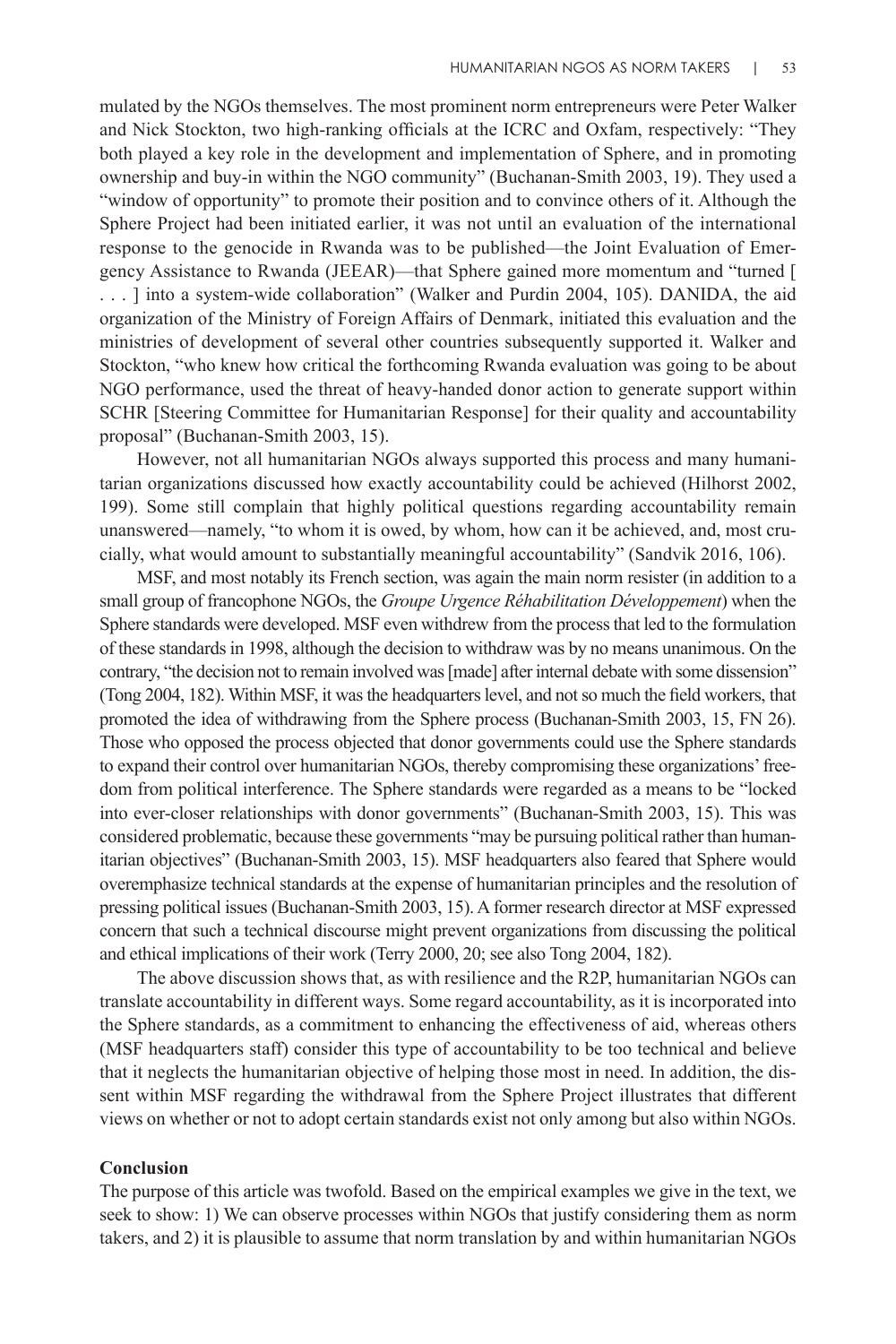is an expression of their autonomy.

In our discussion of autonomy as *freedom from political interference*, we highlighted the motivation behind norm translation. Our research suggests that new normative principles were assessed with regard to how they interfered with, and potentially challenged, established humanitarian principles, in particular independence and a traditional (rather than preventive) reactive and needs-based approach to humanitarian assistance. The empirical examples suggest that a major reason why humanitarian NGOs resist and translate norms is that they seek to secure their independence from political, economic, or military interference, regardless of whether the norms that challenged the humanitarian practice were formulated by the EU, the UN, or from within the NGO community itself. We argued that by translating norms, humanitarian NGOs demonstrate autonomy vis-à-vis these norm-giving actors.

The empirical examples further illustrated that the role of new norms and their value for the work of NGOs are indeed a subject of considerable debate among and within humanitarian NGOs. This illustrated our second concept of autonomy as *freedom to translate norms*, and hence a condition for norm translation. The organizations, or individuals and divisions within them, resisted or supported particular understandings of accountability, resilience, and R2P and were more or less successful in establishing a new norm understanding or challenging an existing one.

Whether an NGO adopts a different understanding of a new normative principle or whether it outright rejects it, might depend on how vague or concrete it was formulated by the norm-setting actor and on the NGO's relation to the norm-setting actor. Furthermore, how a norm is translated within an NGO might tell us something about which department or individual plays a crucial role in how the NGO positions itself in relation to other actors. This highlights the relevance of studying the "inner workings" of NGOs and the different positions and ideas of relevant stakeholders in the organizations to understand which norm understanding prevails. Further research will have to investigate in more detail how some actors within NGOs actually persuade others to accept a particular norm understanding, and under what conditions they are successful. Future research will also have to show whether the interpretation that is accepted at the policy level is implemented at the field level as well or whether staff members at the field level demonstrate their autonomy from headquarters by implementing their own (possibly different) interpretation. Gaining relevant knowledge on NGOs as norm takers is not only important considering their role as implementing actors for governmental donors but also considering their role as norm diffusers.

### **REFERENCES**

- Acharya, Amitav (2004). "How Ideas Spread: Whose Norms Matter? Norm Localization and Institutional Change in Asian Regionalism," *International Organization* 58 (2): 239–75.
- Acharya, Amitav (2011). "Norm Subsidiarity and Regional Orders: Sovereignty, Regionalism, and Rule-Making in the Third World," *International Studies Quarterly* 55 (1): 95–123.
- Anderson, Mary B. (1999). *Do No Harm: How Aid Can Support Peace—or War*, Boulder, CO: Lynne Rienner.
- Arts, Bas (2003–4). "Non-State Actors in Global Governance: Three Faces of Power," Bonn: Max-Planck-Projektgruppe Recht der Gemeinschaftsgüter, available at www.coll.mpg.de/pdf\_ dat/2003\_04online.pdf, accessed 21 July 2017.
- Barnett, Michael and Thomas G. Weiss (2008). "Humanitarianism: A Brief History of the Present," in Michael Barnett and Thomas G. Weiss (eds): *Humanitarianism in Question: Politics, Power, Ethics*, Ithaca, NY: Cornell University Press.
- Bellamy, Alex J. (2009). *Responsibility to Protect: The Global Effort to End Mass Atrocities*, Cambridge: Polity Press.
- Bellamy, Alex J. (2015). "The Responsibility to Protect," in Roger Mac Ginty and Jenny H. Peterson (eds): *The Routledge Companion to Humanitarian Action*, Abingdon: Routledge.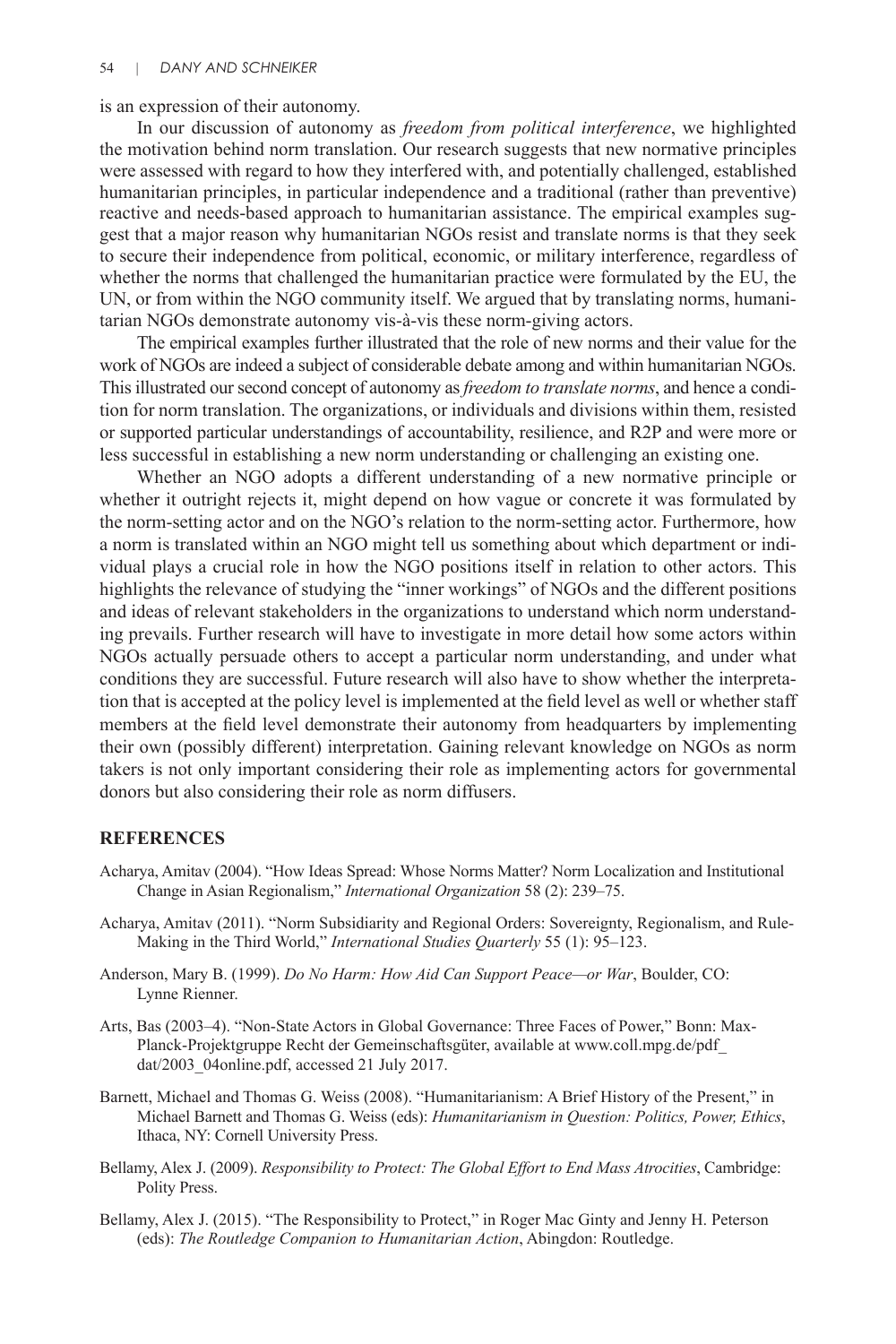- Bernard, Vincent (2016). "Editorial: The Humanitarian Ethos in Action" *International Review of the Red Cross* 97 (897/898): 7–18.
- Björkdahl, Annika (2002). "From Idea to Norm: Promoting Conflict Prevention," dissertation, Lund: Department of Political Science, Lund University.
- Bloomfield, Alan and Shirley V. Scott (eds) (2017). *Norm Antipreneurs and the Politics of Resistance to Global Normative Change*, Abingdon: Routledge.
- Bonacker, Thorsten, Judith Von Heusinger, and Kerstin Zimmer (2017). *Localization in Development Aid: How Global Institutions Enter Local Lifeworlds*, Abingdon: Routledge.
- Buchanan-Smith, Margie (2003). "How the Sphere Project Came into Being: A Case Study of Policy-Making in the Humanitarian Aid Sector and the Relative Influence of Research," Working Paper No. 215, London: Overseas Development Institute.
- Caballero-Anthony, Mely (2008). "Die Etablierung von menschlicher Sicherheit innerhalb eines neuen globalen Sicherheitsumfeldes: Perspektiven aus Asien," in Cornelia Ulbert and Sascha Werthes (eds): *Menschliche Sicherheit: Globale Herausforderungen und regionale Perspektiven*, Baden-Baden: Nomos.
- Cairns, Edmund (2014). "R2P and Humanitarian Action" *Global Responsibility to Protect* 6 (2): 146–61.
- Capie, David (2008). "Localization as Resistance: The Contested Diffusion of Small Arms Norms in Southeast Asia," *Security Dialogue* 39 (6): 637–58.
- Carpenter, R. Charli (2007). "Setting the Advocacy Agenda: Theorizing Issue Emergence and Nonemergence in Transnational Advocacy Networks," *International Studies Quarterly* 51 (1): 99–120.
- Carpenter, R. Charli (2011). "Vetting the Advocacy Agenda: Network Centrality and the Paradox of Weapons Norms," *International Organization* 65 (1): 69–102.
- Cooley, Alexander and James Ron (2002). "The NGO Scramble: Organizational Insecurity and the Political Economy of Transnational Action," *International Security* 27 (1): 5–39.
- Czarniawska, Barbara (2012). "Operational Risk, Translation, and Globalization," *Contemporary Economics* 6 (2): 26–39.
- Czarniawska, Barbara and Bernward Joerges (1996). "Travels of Ideas," in Barbara Czarniawska and Guje Sevón (eds): *Translating Organizational Change*, Berlin: De Gruyter.
- Czarniawska, Barbara and Guje Sevón (1996). "Introduction," in Barbara Czarniawska and Guje Sevón (eds): *Translating Organizational Change*, Berlin: De Gruyter.
- Dany, Charlotte (2015). "Politicization of Humanitarian Aid in the European Union," *European Foreign Affairs Review* 20 (3): 419–37.
- Deitelhoff, Nicole and Zimmermann (2018). "Things We Lost in the Fire: How Different Types of Contestation Affect the Robustness of International Norms," *International Studies Review*, published online 31 December 2018.
- DFID (2011). "Defining Disaster Resilience: A DFID Approach Paper," London: Department for International Development, available at www.gov.uk/government/uploads/system/uploads/attachment\_data/file/186874/defining-disaster-resilience-approach-paper.pdf, accessed 21 July 2017.
- DG ECHO (2016). "Single Form Guidelines," applying from June 22, 2016, available at dgecho-partners-helpdesk.eu/\_media/single\_form\_guidelines\_final.pdf, accessed 27 October 2017.
- Katastrophenhilfe, Diakonie (2014). "Spotlight Pakistan: Building Community Resilience through Disaster Risk Reduction," Berlin: Evangelisches Werk für Diakonie und Entwicklung, available at www.diakonie-katastrophenhilfe.de/fileadmin/mediapool/3\_Downloads/Hilfe\_weltweit/Building Community Resilience May2014.pdf, accessed 21 July 2017.
- Donini, Antonio (2012). "Introduction," in Antonio Donini (ed): *Manipulation and Independence in Humanitarian Action*, Sterling, VA: Kumarian Press.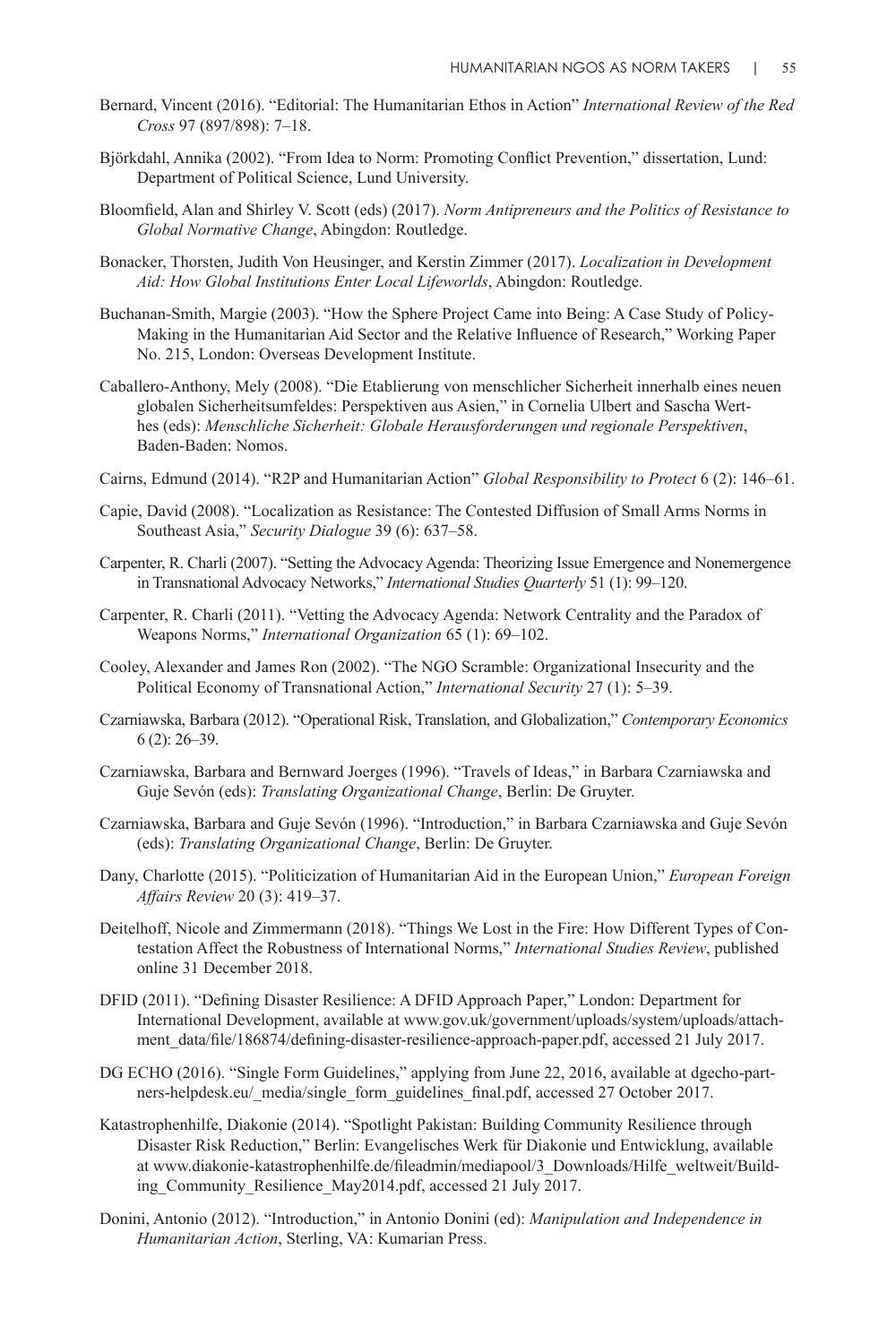- Du Gay, Paul, Graeme Salaman, and Bronwen Rees (1996). "The Conduct of Management and the Management of Conduct: Contemporary Managerial Discourse and the Constitution of the 'Competent' Manager," *Journal of Management Studies* 33 (3): 263–82.
- Duffield, Mark (2015). "From Protection to Disaster Resilience," in Roger Mac Ginty and Jenny H. Peterson (eds): *The Routledge Companion to Humanitarian Action*, Abingdon: Routledge.
- Dumait-Harper, Catherine (2002). "Regarding 'The Responsibility to Protect,'" February 14, available at www.doctorswithoutborders.org/news-stories/speechopen-letter/regarding-responsibility-protect, accessed 21 July 2017.
- Elgström, O. (2000). "Norm Negotiations: The Construction of New Norms Regarding Gender and Development in EU Foreign Aid Policy," *Journal of European Public Policy* 7 (3): 457–76.
- EU (2012). "The EU Approach to Resilience: Learning from Food Security Crises," October 3, COM (2012) 586 final.
- EU (2013). "Action Plan for Resilience in Crisis Prone Countries 2013–20," June 19, SWD (2013) 227 final.
- EU (2017). "Joint Communication to the European Parliament and the Council. A Strategic Approach to Resilience in the EU's external action," June 7, JOIN (2017) 21 final.
- Finnemore, Martha and Kathryn Sikkink (1998): "International Norm Dynamics and Political Change," *International Organization* 52 (4): 887–917.
- Füllkrug-Weitzel, Cornelia (2015). "Stellungnahme der Präsidentin der Diakonie Katastrophenhilfe vom 26.2.2015 zur Öffentlichen Anhörung des Bundesausschusses für Menschenrechte und humanitäre Hilfe," March 4, Berlin, Deutscher Bundestag Drucksache 18(17)82.
- Gebauer, Thomas (2015a). "Statement in der Öffentlichen Anhörung des Ausschusses für Menschenrechte und humanitäre Hilfe zum Bericht der Bundesregierung über die deutsche humanitäre Hilfe 2010–13," March 4, Berlin, Deutscher Bundestag Drucksache 18(17)81 NEU.
- Gebauer, Thomas (2015b). "Paradox der Resilienz," *medico international rundschreiben* 2015 (2): 5–7.
- Gizelis, Theodora-Ismene and Louise Olsson (eds) (2015): *Gender, Peace and Security: Implementing UN Security Council Resolution 1325*, Abingdon: Routledge.
- Harvey, Paul (2014a). "Should Relief Workers Even Try to Build Resilience?" London: Thomson Reuters Foundation News, available at www.news.trust.org//item/20140227111713-a9tle, accessed 21 July 2017.
- Harvey, Paul (2014b). "Aid Workers Should Talk to the Taliban about Health Care," London: Thomson Reuters Foundation News, available at www.news.trust.org//item/20140307144434 soa4x/?source=hpblogs, accessed 21 July 2017.
- Heins, Volker (2008). *Nongovernmental Organizations in International Society: Struggles over Recognition*, Houndmills: Palgrave Macmillan.
- Heins, Volker, Kai Koddenbrock, and Christine Unrau (eds) (2016). *Humanitarianism and Challenges of Cooperation*, Abingdon: Routledge.
- Heyse, Liesbet (2006). *Choosing the Lesser Evil: Understanding Decision Making in Humanitarian Aid NGOs*, Farnham: Ashgate.
- Hilhorst, Dorothea (2002). "Being Good at Doing Good? Quality and Accountability of Humanitarian NGOs," *Disasters* 26 (3): 193–212.
- Holzscheiter, Anna and Monika Krause (2013). "Macht und Global Governance: Repräsentationsmacht und feldspezifische Logiken des Handelns von NRO im transnationalen Raum," in Stephan Stetter (ed.): *Ordnung und Wandel in der Weltpolitik: Konturen einer Soziologie der Internationalen Beziehungen*, Baden-Baden: Nomos.
- Hwang, Hokyu and Walter W. Powell (2009). "The Rationalization of Charity: The Influences of Professionalism in the Nonprofit Sector," *Administrative Science Quarterly* 54 (2): 268–98.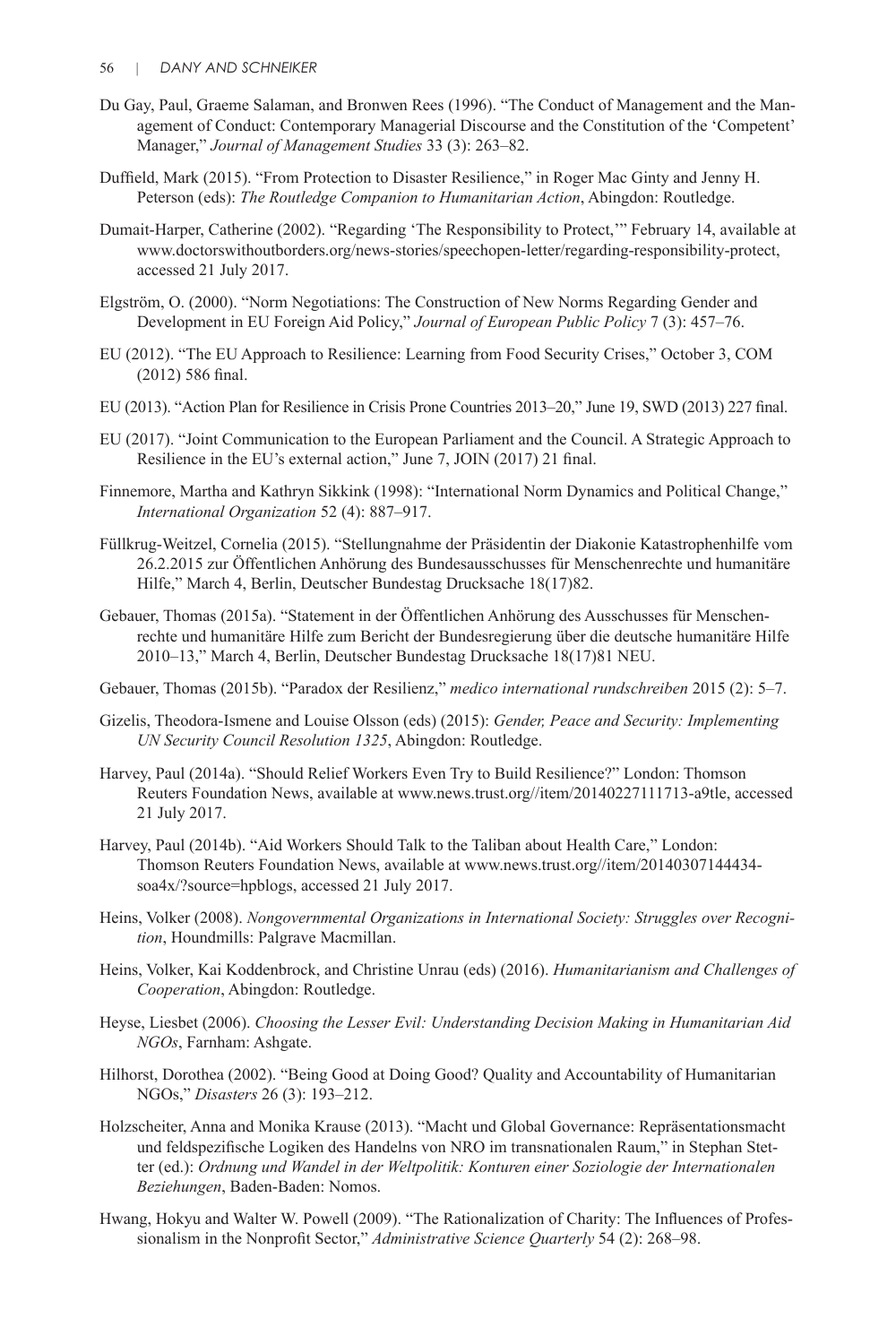- IFRC (2008). "A Framework for Community Safety and Resilience: In the Face of Disaster Risk," Geneva: International Federation of Red Cross and Red Crescent Societies, available at www.ifrc. org/Global/Case%20studies/Disasters/cs-framework-community-en.pdf, accessed 21 July 2017.
- IFRC (2014). "IFRC Framework for Community Resilience," Geneva: International Federation of Red Cross and Red Crescent Societies, available at www.ifrc.org/Global/Documents/Secretariat/201501/1284000- Framework%20for%20Community%20Resilience-EN-LR.pdf, accessed 21 July 2017.
- Joachim, Jutta and Andrea Schneiker (2012). "Changing Discourses, Changing Practices? Gender Mainstreaming and Security," *Comparative European Politics* 10 (5): 528–63.
- Kardam, Nuket (2004). "The Emerging Global Gender Equality Regime from Neoliberal and Constructivist Perspectives in International Relations," *International Feminist Journal of Politics* 6 (1): 85–109.
- Keck, Margaret E. and Kathryn Sikkink (1999). "Transnational Advocacy Networks in International and Regional Politics," *International Social Science Journal* 51 (159): 89–101.
- Koch, Martin (2009). "Autonomization of IGOs," *International Political Sociology* 3 (4): 431–48.
- Krause, Monika (2014). *The Good Project: Humanitarian Relief NGOs and the Fragmentation of Reason*, Chicago, IL: University of Chicago Press.
- Krook, Mona L. and Jacqui True (2012). "Rethinking the Life Cycles of International Norms: The United Nations and the Global Promotion of Gender Equality," *European Journal of International Relations* 18 (1): 103–27.
- Lindenberg, Marc and Coralie Bryant (2001). *Going Global: Transforming Relief and Development NGOs*, Boulder, CO: Kumarian Press.
- Lombardo, Emanuela, Petra Meier, and Mieke Verloo (eds) (2009). *The Discursive Politics of Gender Equality: Stretching, Bending and Policy-Making*, Abingdon: Routledge.
- Macrae, Joanna (2002). "Analysis and Synthesis," in Joanna Macrae (ed): *The New Humanitarianisms: A Review of Trends in Global Humanitarian Action*, HPG Report No. 11, London: Humanitarian Policy Group, Overseas Development Institute, available at www.odi.org.uk/resources/download/243.pdf, accessed 7 December 2017.
- Nadelmann, Ethan A. (1990). "Global Prohibition Regimes: The Evolution of Norms in International Society," *International Organization* 44 (4): 479–526.
- Puechguirbal, Nadine (2010). "Discourses on Gender, Patriarchy and Resolution 1325: A Textual Analysis of UN Documents," *International Peacekeeping* 17 (2): 172–87.
- Reinalda, Bob and Bertjan Verbeek (2011). "Policy Autonomy of Intergovernmental Organizations: A Challenge to International Relations Theory?" in Richard Collins and Nigel D. White (eds): *International Organizations and the Idea of Autonomy: Institutional Independence in the International Legal Order*, Abingdon: Routledge.
- Risse, Thomas and Kathryn Sikkink (1999). "The Socialization of International Human Rights Norms into Domestic Practices: Introduction," in Thomas Risse, Stephen C. Ropp, and Kathryn Sikkink (eds): *The Power of Human Rights: International Norms and Domestic Change*, Cambridge: Cambridge University Press.
- Rosert, Elvira (2012). "Fest etabliert und weiterhin lebendig: Normenforschung in den Internationalen Beziehungen," *Zeitschrift für Politikwissenschaft* 22 (4): 599–623.
- Roth, Silke (2015). *The Paradoxes of Aid Work: Passionate Professionals*, Abingdon: Routledge.
- Sandholtz, Wayne (2008). "Dynamics of International Norm Change: Rules against Wartime Plunder," *European Journal of International Relations* 14 (1): 101–31.
- Sandvik, Kristin B. (2016). "Stronger, Faster, Better: Three Logics of Humanitarian Futureproofing," in Volker M. Heins, Kai Koddenbrock, and Christine Unrau (eds), *Humanitarianism and Challenges of Cooperation*, Abingdon: Routledge.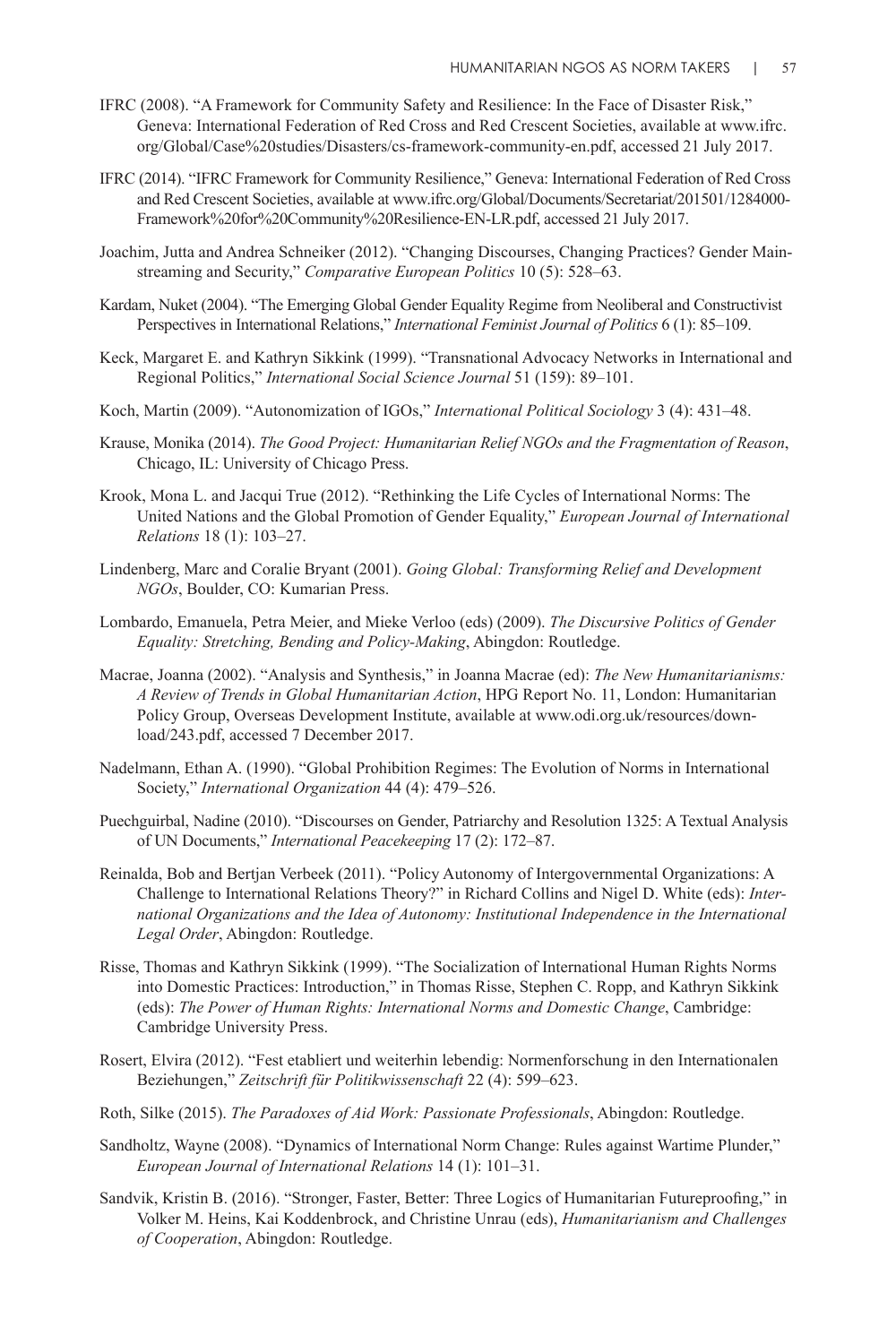- Schneiker, Andrea (2015). *Humanitarian NGOs, (In)Security and Identity: Epistemic Communities and Security Governance*, Farnham: Ashgate.
- Schneiker, Andrea (2017). "NGOs as Norm Takers: Insider-Outsider Networks as Translators of Norms," *International Studies Review*, doi:10.1093/isr/viw041.
- Smillie, Ian (2012). "The Emperor's Old Clothes: The Self-Created Siege of Humanitarian Action," in Antonio Donini (ed.): *The Golden Fleece: Manipulation and Independence in Humanitarian Action*, Sterling, VA: Kumarian Press.
- Smirl, Lisa (2015). *Spaces of Aid: How Cars, Compounds and Hotels Shape Humanitarianism*, London: Zed Books.
- Steffek, Jens (2013). "Explaining Cooperation between IGOs and NGOs: Push Factors, Pull Factors, and the Policy Cycle," *Review of International Studies* 39 (4): 993–1013.
- Stein, Janice G. (2008). "Humanitarian Organizations: Accountable—Why, to Whom, for What, and How?" in Michael Barnett and Thomas G. Weiss (eds): *Humanitarianism in Question: Politics, Power, Ethics*, Ithaca, NY: Cornell University Press.
- Stroup, Sarah S. (2012). *Borders among Activists: International NGOs in the United States, Britain, and France*, Ithaca, NY: Cornell University Press.
- Suzuki, Naoki (1998). *Inside NGOs: Managing Conflicts between Headquarters and the Field Offices in Non-Governmental Organizations*, London: Intermediate Technology Publications.
- Terry, Fiona (2000). "The Limits and Risks of Regulation Mechanisms for Humanitarian Action" *Humanitarian Exchange* 17: 20–21, available at www.odihpn.org/wpcontent/uploads/2000/10/ humanitarianexchange017.pdf, accessed 21 July 2017.
- Terry, Fiona (2002). *Condemned to Repeat? The Paradox of Humanitarian Action*, Ithaca, NY: Cornell University Press.
- Tong, Jacqui (2004). "Questionable Accountability: MSF and Sphere in 2003," *Disasters* 28 (2): 176–89.
- United Nations (2005). "2005 World Summit Outcome, RES 60/1," October 24, New York: United Nations, available at www.un.org/en/preventgenocide/adviser/pdf/World%20Summit%20Outcome%20Document.pdf, accessed 21 July 2017.
- United Nations (2009). "Implementing the Responsibility to Protect: Report of the Secretary-General A/63/677," January 12, New York: United Nations, available at www.un.org/en/ga/search/view\_ doc.asp?symbol=A/63/677, accessed 21 July 2017.
- United Nations OCHA (2012). "OCHA Message: Humanitarian Principles," June 2012, New York: United Nations Office for the Coordination of Humanitarian Affairs, available at www.docs.unocha.org/sites/ dms/Documents/OOM-humanitarianprinciples\_eng\_June12.pdf, accessed 21 July 2017.
- Van Kersbergen, Kees and Bertjan Verbeek (2007). "The Politics of International Norms: Subsidiarity and the Imperfect Competence Regime of the European Union," *European Journal of International Relations* 13 (2): 217–38.
- Vaughn, Jocelyn (2009). "The Unlikely Securitizer: Humanitarian Organizations and the Securitization of Indistinctiveness," *Security Dialogue* 40 (3): 263–85.
- VENRO (2013). "Empfehlungen zur Interaktion zwischen VENRO-Mitgliedsorganisationen und der Bundeswehr," Bonn: Verband Entwicklungspolitik deutscher Nichtregierungsorganisationen, available at www.venro.hehosting.de/fileadmin/redaktion/material/dokumente/allgemein/2013/2013\_ Handreichung\_Interaktion\_Bundeswehr.pdf, accessed 21 July 2017.
- Walker, Peter and Susan Purdin (2004). "Birthing Sphere," *Disasters* 28 (2): 100–11.
- Weiss, Thomas G. (2016). "Humanitarianism's Contested Culture in War Zones," in Volker M. Heins, Kai Koddenbrock, and Christine Unrau (eds): *Humanitarianism and Challenges of Cooperation*, Abingdon: Routledge.